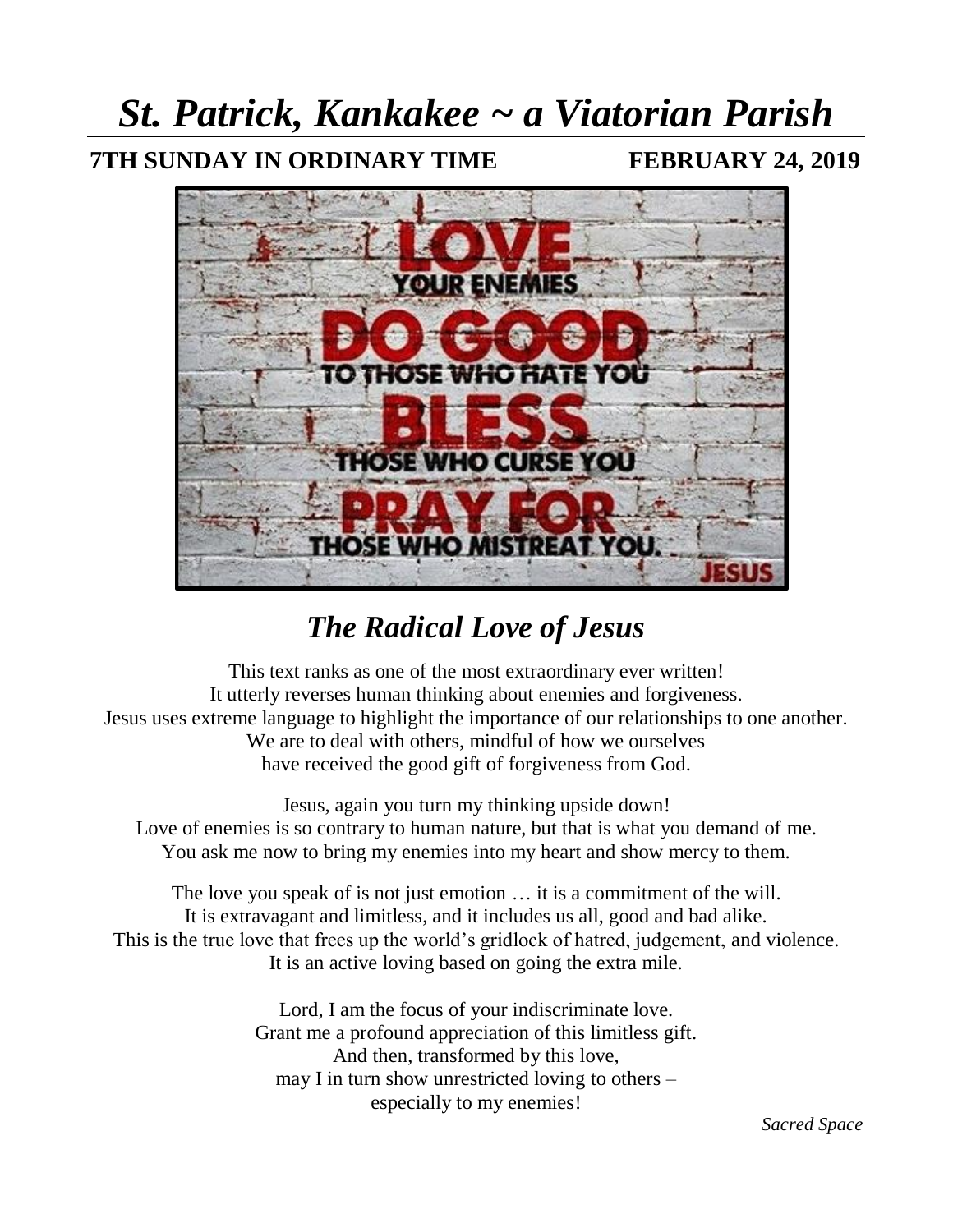#### **ST. PATRICK CHURCH, 428 SOUTH INDIANA AVENUE, KANKAKEE, IL 60901**

My world can be transformed if I take Jesus seriously. My task is to collaborate with him and to live on a higher level of loving than I had imagined possible. I am called to go beyond loving my neighbor as myself, beyond loving only those who love me, beyond only loving nice people.

I am to love my enemies, do good to them, pray for them, and wish them well!

#### *What then shall I pray for now*?



*Sacred Space*

#### *This Week:*

Monday, February 25 Tuesday, February 26 Wednesday, February 27 5:45 *REP Classes* Thursday, February 28 12:00 *Adoration until 5:00 p.m.* 5:00 *Vespers and Benediction* 6:00 *Half Paddy Meeting* – Shamrock Room 6:30 *Boy Scouts* Friday, March 1 Saturday, March 2 Sunday, March 3 10:00 Little People's Church

*Bulletin Sponsor of the Week* **Richard S. Nicklas, D.D.S.** *Thank you for your support!*



*Please remember those who are hungry!*  **When you do your own shopping, pleas pick up a non-perishable or two for the FOOD PANTRY.**

#### *For Reflection …*

⬧ Am I able to look at life and at people with the same viewpoint as Jesus? • Am I as literal as Jesus in love and mercy, or do I rationalize it away and compartmentalize it so it doesn't apply to situations in my life?

#### *Please Pray for These Men and Women Serving in the Military …*

Synthia Dorsey, Dustin Foltz, Kelton Gifford, Nathan Hornback, Joseph Jordan, Henry Kijewski, Matthew Lanasa, Troy Martin, Sarah Miller, Keith Mulholland, Justin Phelps, John T. Raimondo, Scott Riegel, Daniel Ryan, Andrew Ryan, Erik Schultz, Gregory Smith, Jessica Smith, and Brandi Zinnel. *Be with them, Lord, and keep them safe!* 

## **Have you returned your**  *Envelope Number 204* **RESERVATION for the** *Jubilee Luncheon?*

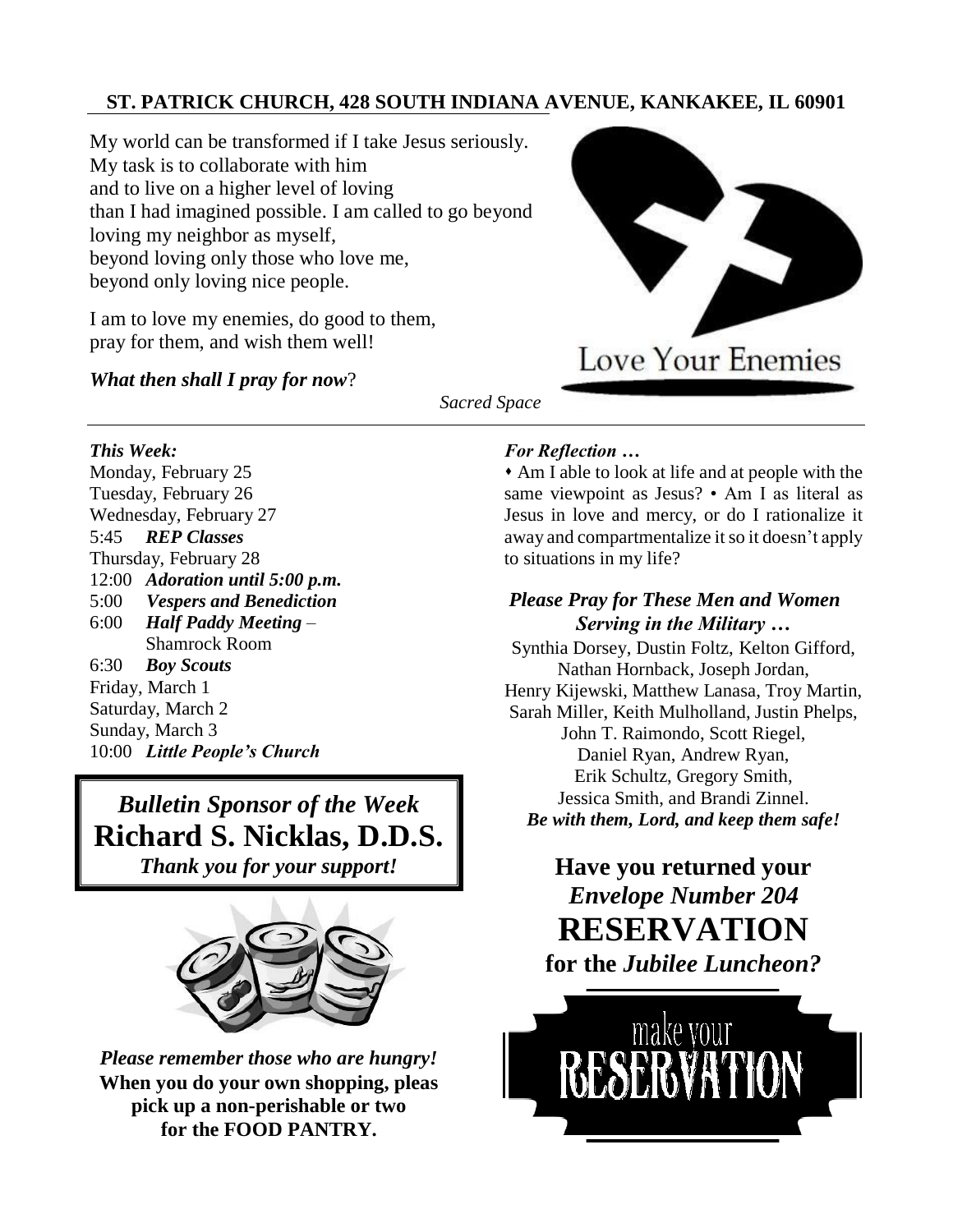#### *The Christian must forgive! Why? Because we have been forgiven!*

All of us who are here today have been forgiven. There is not one of us who, in our own life, has had no need of God's forgiveness. And because we have been forgiven, we must forgive. … We do not have the power to condemn our erring brother, we are not above him: rather, we have a duty to recover the dignity of a child of the Father and to accompany him on his journey of conversion.

Jesus also indicates a second pillar to us who are his Church: "to give." *Forgiveness is the first pillar; giving is the second pillar.*  "Give, and it will be given to you. ... For the measure you give will be the measure you get back".



God gives far beyond our merits, and will be even more generous with those who have been generous on earth.

Do not forget this: mercy is a gift; forgiveness and giving. In this way, the heart expands, it grows with love. Selfishness and anger make the heart small, they make it harden like a stone. Which do you prefer? A heart of stone or a heart full of love? If you prefer a heart full of love, be merciful! *Pope Francis*



## *Lent begins March 6!*

**Save these Dates for the 2019 Annual Lenten Series!**

### *Praying and Sharing on the Lenten Gospels*

Come for one hour a week to share your reflections on the significance of these Lenten days for us in our time. Participants will use *"The Word Among Us"* with its daily reflections. Booklets will be provided. Sr. Theresa Galvan, CND, will facilitate these sessions. There will be three sites for your convenience:

> **Tuesdays, March 12, March 19, March 26, and April 2:**  *St. Anne Church - Mass Chapel* **from 10 - 11 a.m.**

> **Tuesdays, March 12, March 19, March 26, and April 2:**  *St. Patrick Convent* **from 7 - 8 p.m.**

**Thursdays, March 14, March 21, March 28, and April 4:**  *Maternity BVM Parish Library* **from 10 - 11 a.m.**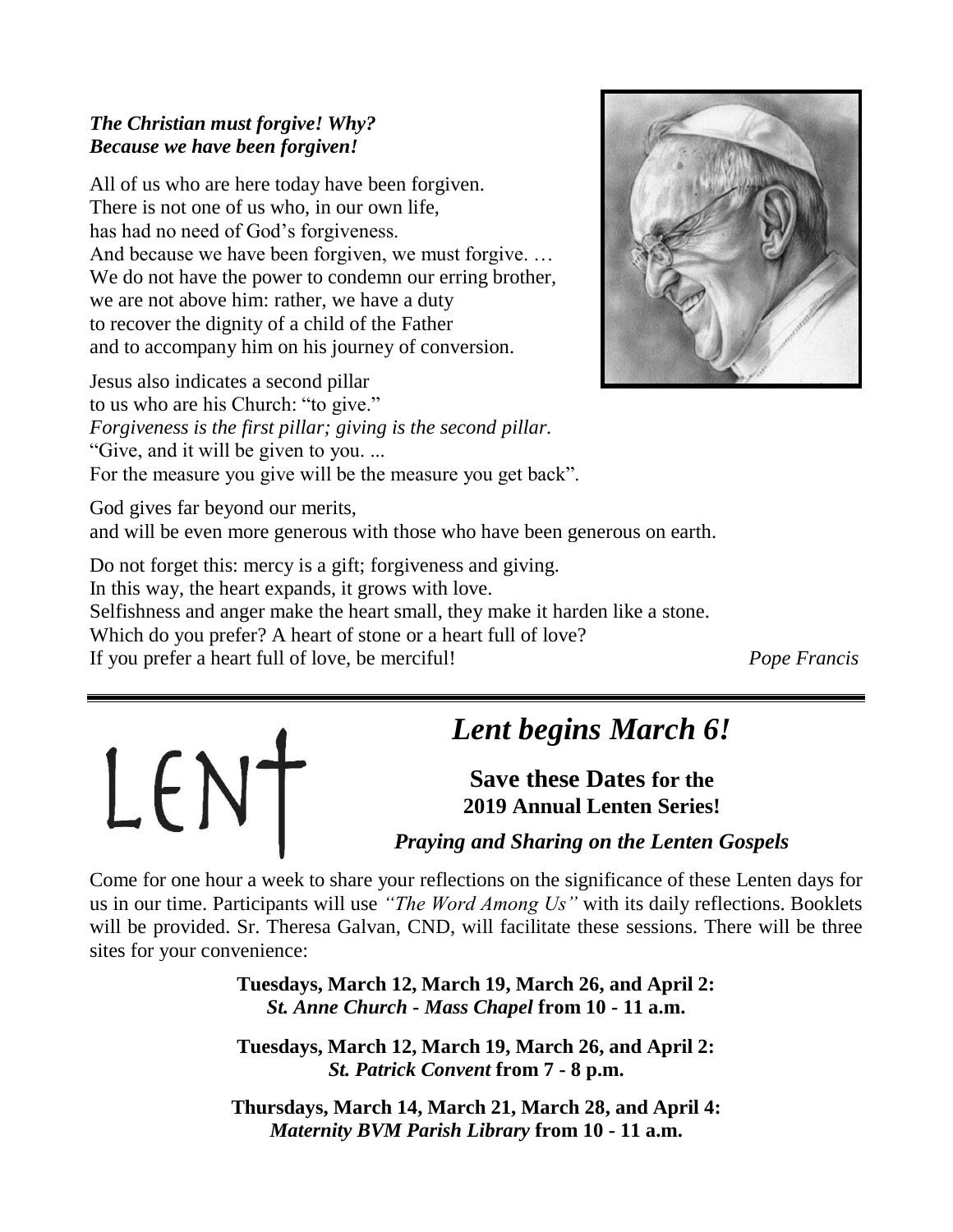

**Our 125th Jubilee Year is coming to a close.**

*The final Celebration is only THREE WEEKS from today!*

> *Jubilee Mass* **Sunday, March 17 10:00 a.m.**

*Jubilee Luncheon* 

at the Knights of Columbus Hall immediately following the **Jubilee Mass.** Each person attending will receive a keepsake, and you will not want to miss out on the surprises planned for that day! Remember, you **must** *return your Reservation Form!*

## *There is still time to become a 125th Jubilee Sponsor!*

In honor of St. Patrick's 125th Anniversary, we continue to offer the \$125 sponsorship to benefit St. Patrick Parish. You may make this donation in honor of someone, in memory of someone, or just because you are a generous soul wanting to support the ongoing mission of St. Patrick Church! This is a great way for families and individuals to honor someone *and* support the work of the Parish at the same time! **The 125th Anniversary Sponsorship Board will be on display at our Jubilee Luncheon!**

*There is still time to be part of this! Call the Rectory Office at (815) 932-6716.*

(Cut here)

**Name:** <u><u>**Mame:**</u> *Mame: Mame: Mame: Mame: Mame: Mame: Mame: Mame: Mame: Mame: Mame: Mame: Mame: Mame: Mame: Mame: Mame: Mame: Mame: Mame: M</u>* 

**Address:** 

**This** *125th Anniversary \$***125 SPONSORSHIP is being made:**

**In honor of** 

**In memory of** 

**Just because I am feeling generous!**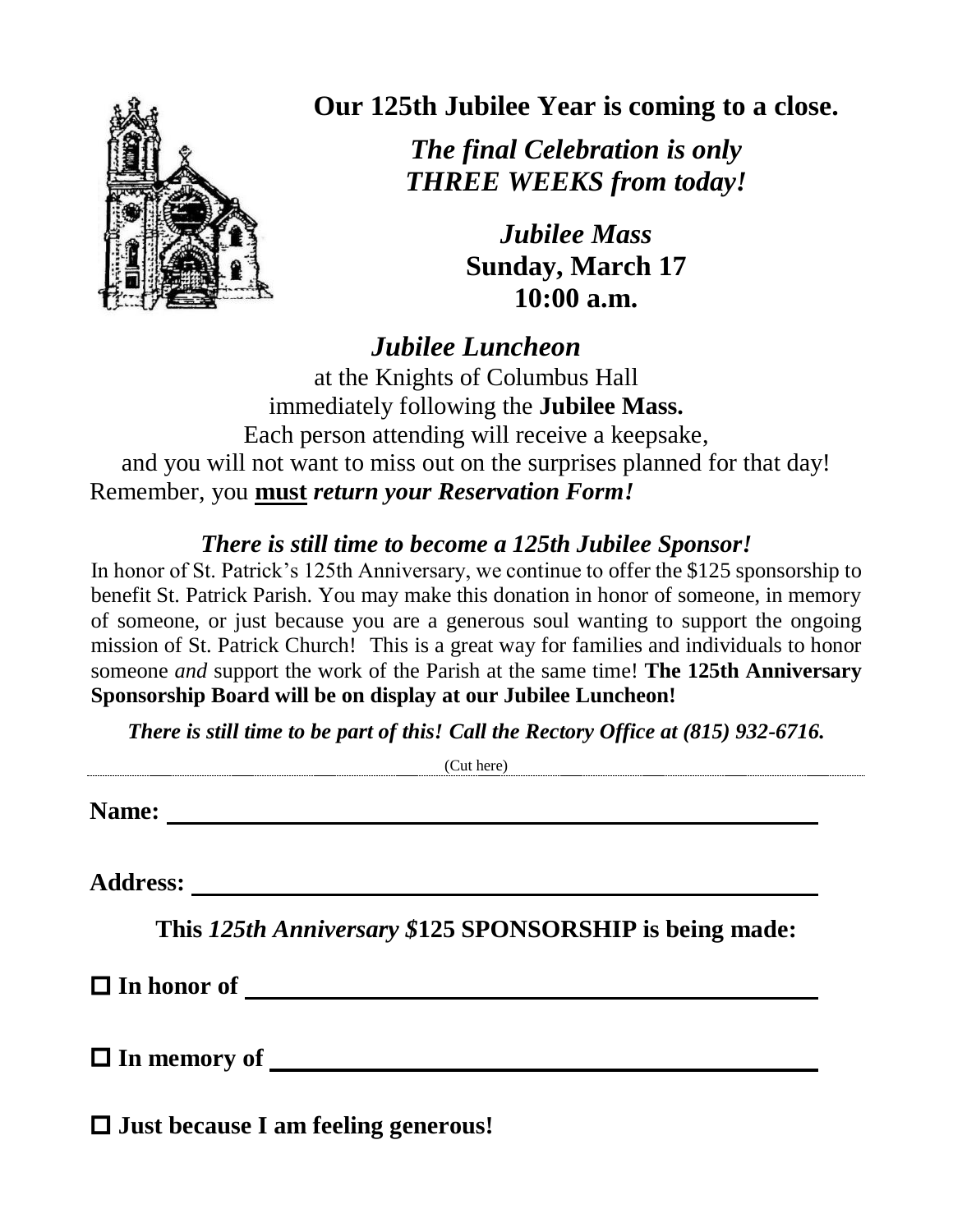

**FAMOUS BREAKFAST BUI** 

**This Breakfast is their major fund-raiser of the year! Please help support the good works of our young people!**



The Half Paddy Committee will meet February 28 at 6 p.m. in the Shamrock Room. ALL ARE WELCOME!

> Isn't this the year YOU wanted to become more involved? Come, join us!





There is still time to get your tickets! Call the school at (815) 932-7620.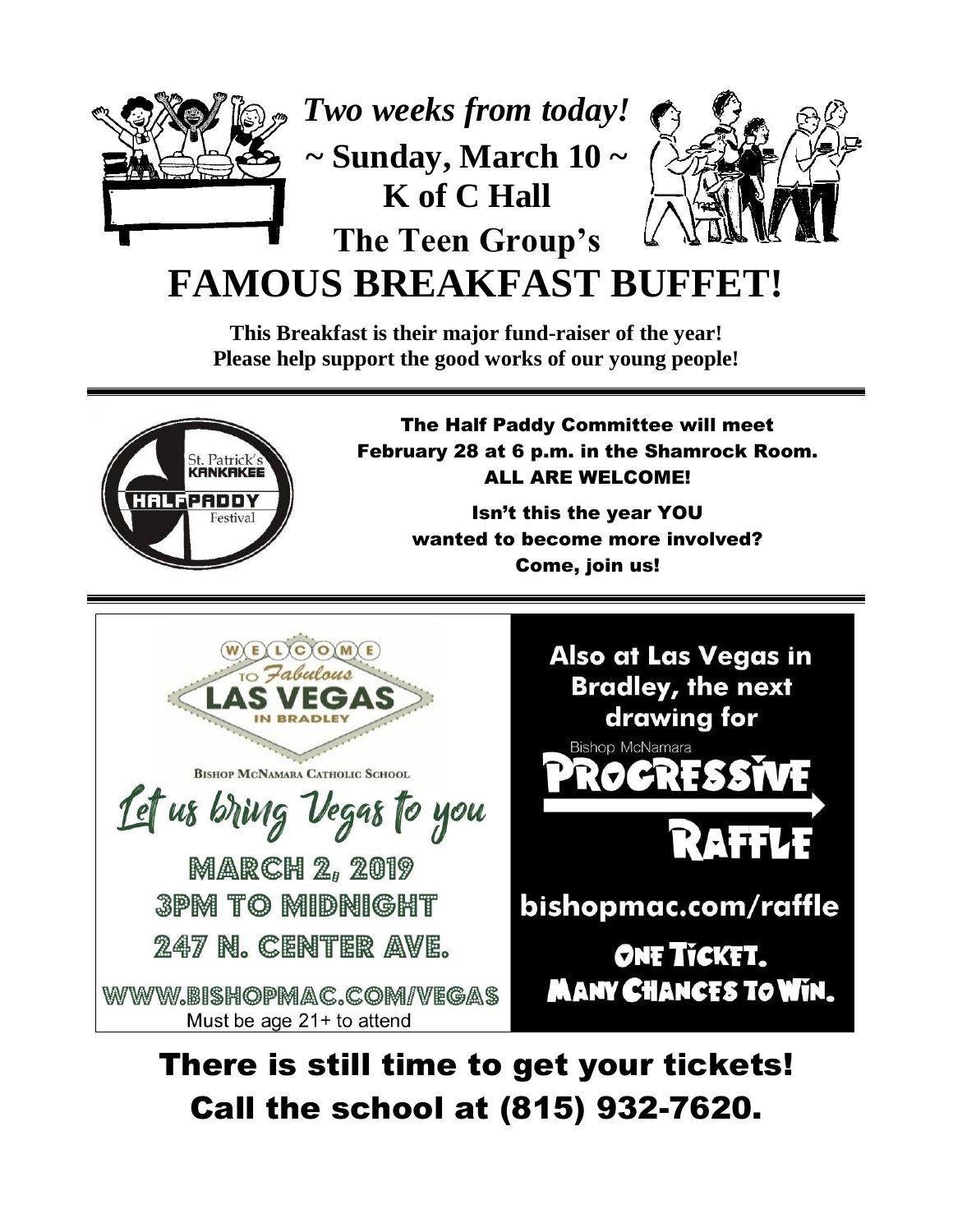

n today's Gospel reading Jesus urges his listeners to "Be merciful, just as your Father is merciful." He also offers several examples of putting mercy into action. Good stewards look for opportunities to exercise God's mercy toward others. They realize that, in doing In today's Gospel reading Jesus urges his listeners to "Be merciful, just as your Father is merciful." He also offers several examples of putting mercy into action. Good stewards look for opportunities to exercise God's me hope of seeing the Lord face-to-face one day. **Solution Section Algermian Condeta** God's mercy in **our lives? How might our thinking, attitudes, words and actions reflect God's mercy on someone else today?** *International Catholic Stewardship Council*

*The March Prayer Breakfast* set for Thursday, March 7, from 9:00 a.m. – 10:30 a.m., at the One Heart One Soul Spirituality Center, Route 113, Kankakee. A free will donation would be



accepted. Reservations can be made by call Sister Stella at (815) 935-0800. **St. Patrick's Parishioner, DAVID BARON, will speak on the topic of** *The Grace and Paradox of Pembroke.* Isolated in a remote corner of Kankakee County, few might expect that Pembroke Township has encountered so many of America's great divides - rich and poor, black and white, rural and urban, powerful and powerless.

At the age of 15, David first traveled the twenty miles from his hometown of Kankakee to Pembroke for a weeklong service trip based out of Sacred Heart Catholic Church.

Told through his experience of that week, David's book, *Pembroke: A Rural, Black Community on the Illinois Dunes***,** is a history of Pembroke Township that considers what has enabled this inimitable community to survive.